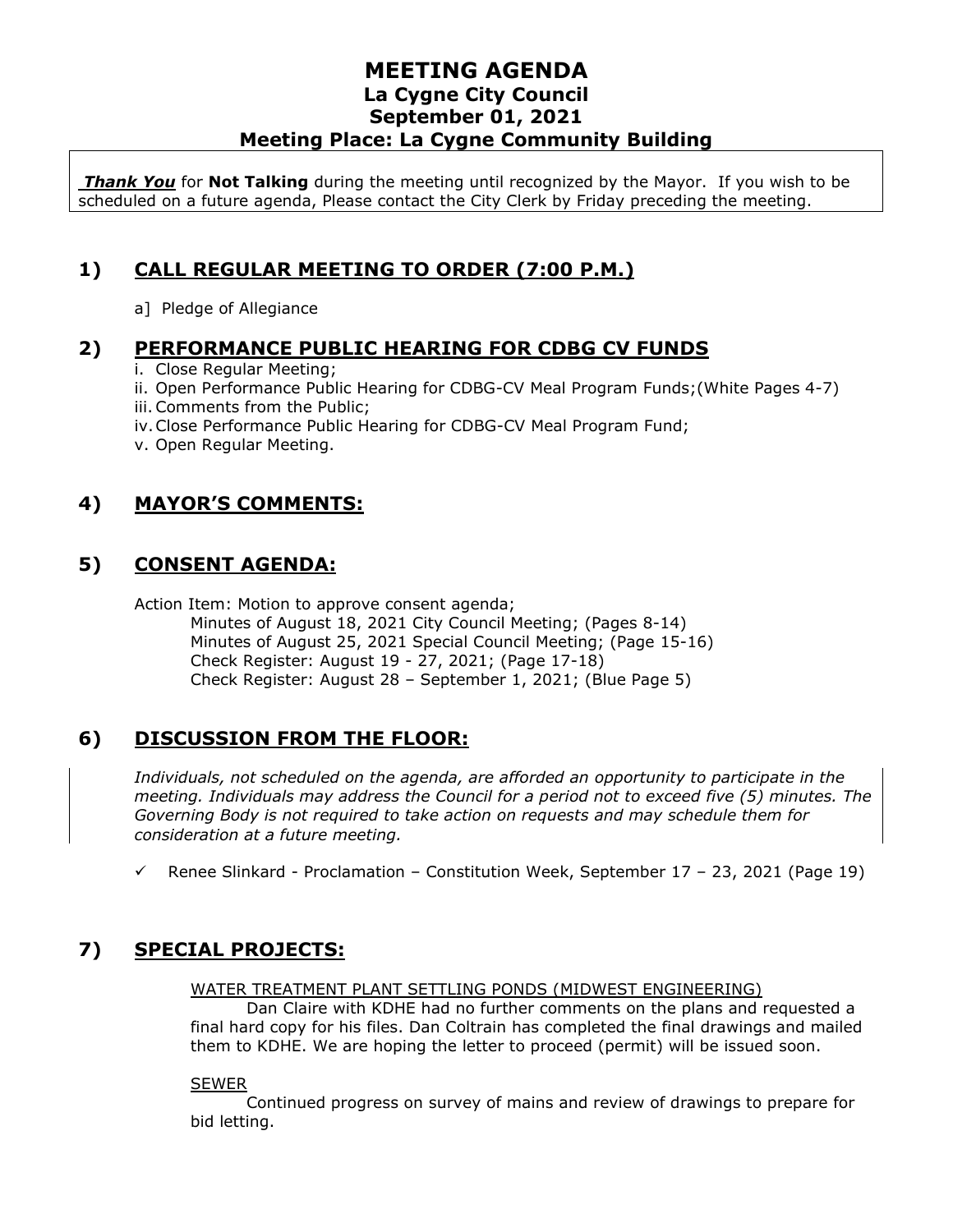#### **7) SPECIAL PROJECTS CONTINUED:**

KDOT CCLIP (BG Consultants and CFS Engineer) Project scheduled for March 2022.

NEW FIRE STATION/PUBLIC SAFETY BUILDING - CC Wade and Katie Russell have been working on Grant applications.

#### **8) REPORTS OF CITY OFFICERS:**

- $\checkmark$  City Attorney Burton Harding
- ✓ Police Chief & Codes Officer Tina Fenoughty
- ✓ Public Works Department Dan Nasalroad
- $\checkmark$  Fire Chief Dan Nasalroad
- $\checkmark$  City Clerk Jodi Wade (Blue Page 6)
- $\checkmark$  City Treasurer/Utility Connie Gore (Blue Page 7)

## **9) REPORTS OF COUNCIL COMMITTEES:**

- a] Water & Gas---------------------------------------Danny Curtis ------- Keith Stoker
- b] Street ---------------------------------------------Jerome Mitzner-------James Thies

✓ (In Committee review) RFP for Stormwater Master Planning.

- c] Sewer----------------------------------------------James Thies------- Thomas Capp
- d] Park------------------------------------------------Danny Curtis ------- Thomas Capp
- e] Cemetery------------------------------------------Danny Curtis ------- Thomas Capp
	- $\checkmark$  Final review of Chapter XI. Public Property, Article 1. Cemetery regulations.

| g] Community Building------------------------------- Danny Curtis ------ James Thies |
|--------------------------------------------------------------------------------------|
| h] Employee Relations & Training-------------------Jerome Mitzner ------Keith Stoker |

#### **10) SPECIAL COMMITTEE REPORTS:**

- a] Emergency Management None
- b] Swanfest Committee None
- c] Planning & Zoning Appoint Devin Canada for another term on the P&Z.
- d] La Cygne Community Park Board Unapproved Minutes 8.31.2021 meeting. (Blue Pages 8-9)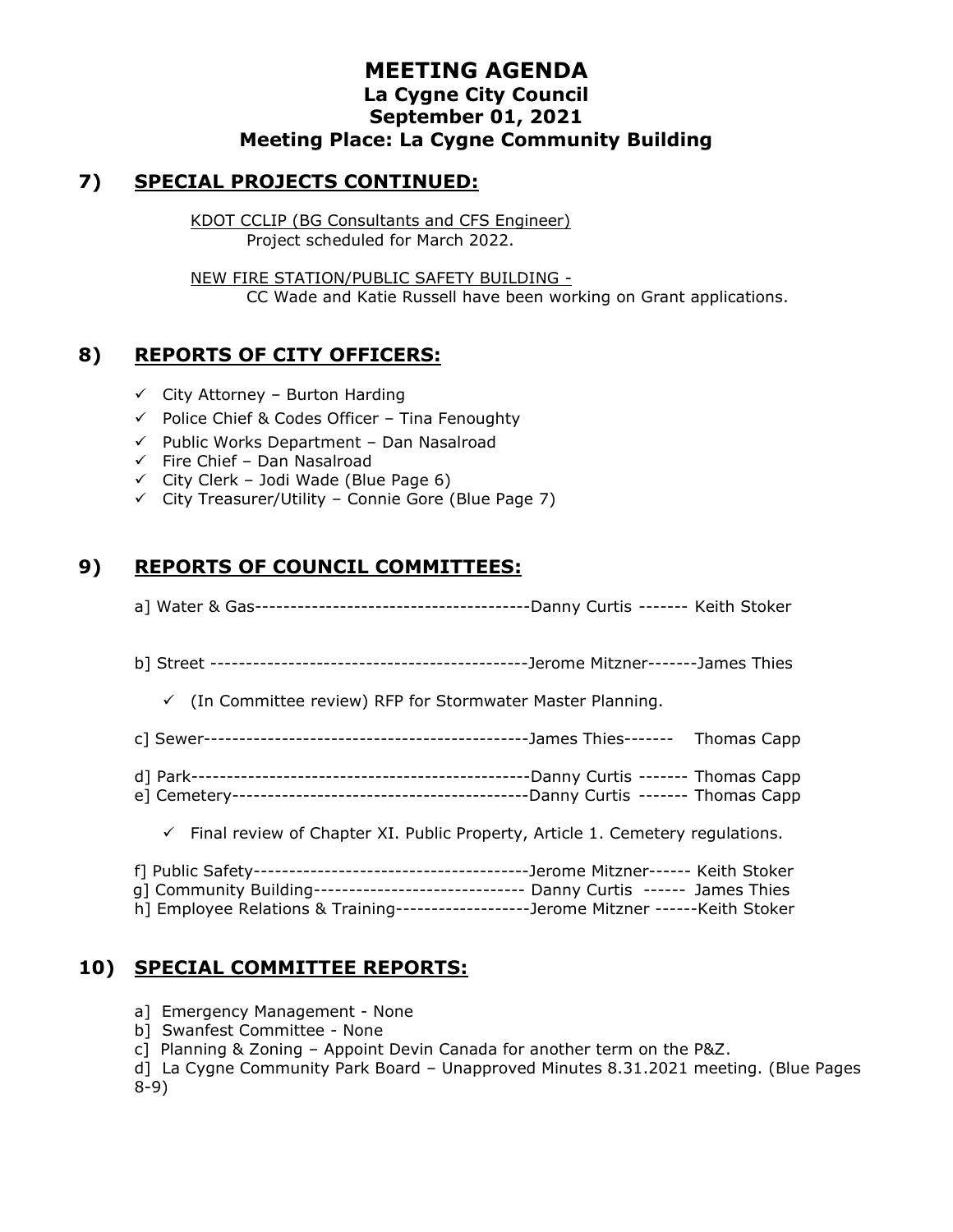#### **11) UNFINISHED BUSINESS:**

a] IBTS Purchase order agreement for services to revise the Comprehensive Plan and review Zoning regulations in the amount of \$28,580 plus expenses. (White Pages 20-25) *Action needed: Motion to approve.*

b] CDBG-CV Meal program closeout forms. (White Pages 4-7) *Action needed: Motion to approve for Mayor to sign.*

## **12) NEW BUSINESS**

a] Ordinance No. \_\_\_\_ to amend the zoning regulations of the city of La Cygne, KS by considering the rezoning request of 602 Market St, La Cygne, KS from C-1 (Restricted Commercial District) to C-2 (General Commercial District). (White Pages 26-29) *Action needed: Motion to approve, denial or return to P&Z with recommendations*

b] Resolution No. \_\_\_\_\_ to approve Administrative Policy #32 La Cygne Governing Body Handbook. (Blue Pages 10) *Action needed: Motion to approve.*

c] Meals on Wheels program is asking if they can use the Community Building as the dropoff/pick-up location for the volunteers to pick up the meals to be delivered. The process is for the program to set the coolers in the Community building and the volunteers would come by to pick up the meals to deliver (10:00am) and the coolers are changed out Monday through Friday. No meals on the weekend.

*Action needed: Motion to approve use.*

d] Ordinance No. \_\_\_\_ adding section 1-116: Assessment of costs for city maintenance services to Chapter 1: Administration, Article 1: General Provisions of the code of the City of La Cygne, Kansas. (Blue Pages 11)

*Action needed: Motion to approve*

e] Resolution No. \_\_\_\_ enabling fees established by the City and referenced within the code of the City of La Cygne, Kansas by adding 1-116: Deploy Fee \$150.00, Labor Fee \$85.00/hour and Administrative Fee \$10 - \$60. (Blue Pages 12-17)

*Action needed: Motion to approve*

#### **EXECUTIVE SESSION:**

a] I move the city council recess into executive session to discuss \_\_\_\_\_\_\_\_\_\_\_\_\_\_ pursuant to \_\_\_\_\_\_\_\_\_\_\_\_\_\_\_\_\_\_\_\_\_\_\_\_. The open meeting will resume in the city council meeting area at

 $p.m.$